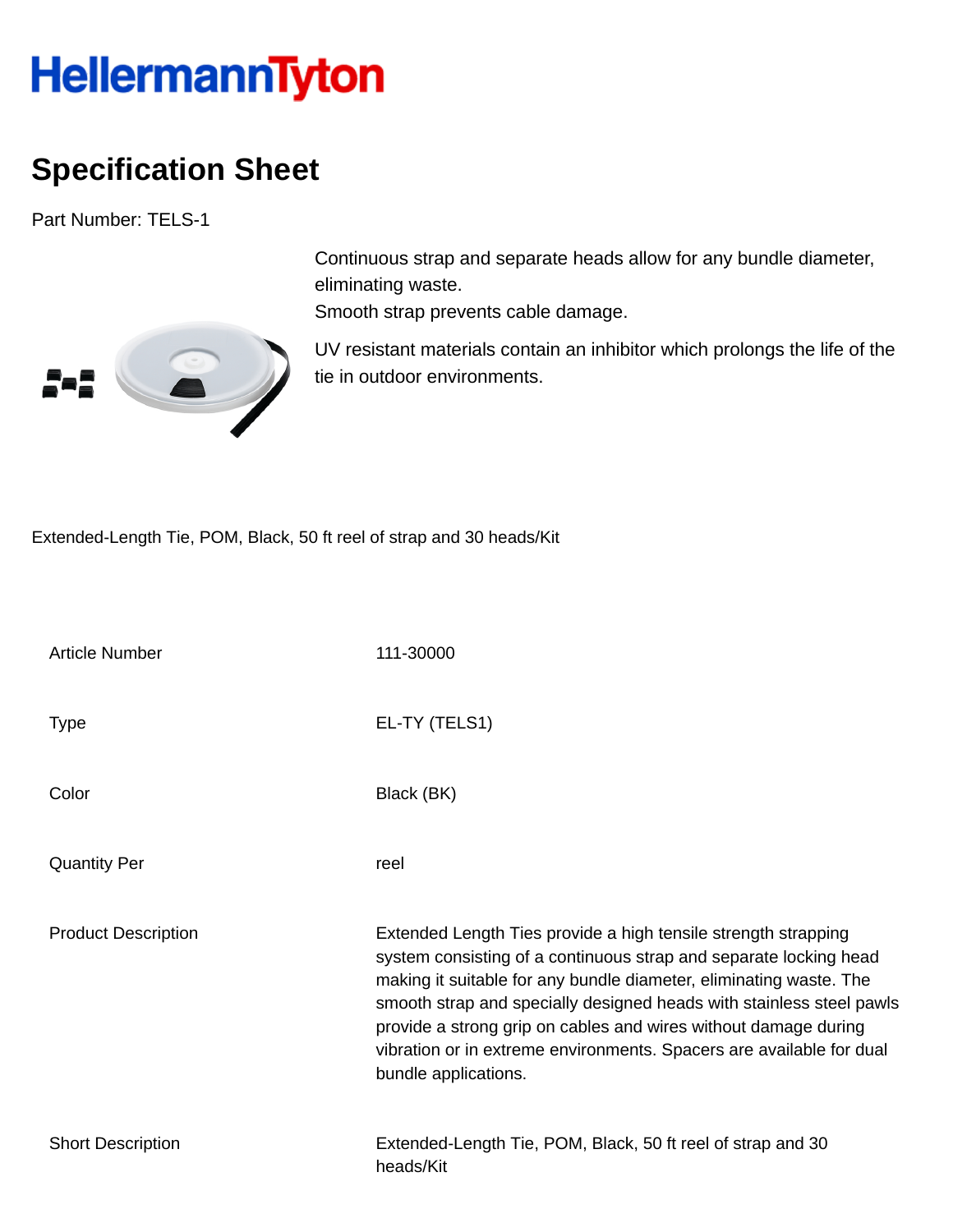Contents of pkg/kit 15m Strap, 30 Heads

| Minimum Tensile Strength (Imperial)  | 250.0                  |
|--------------------------------------|------------------------|
| Minimum Tensile Strength (Metric)    | 1115.0                 |
| Length L (Imperial)                  | 50.0                   |
| Length L (Metric)                    | 15.2                   |
| <b>Fixation Method</b>               | 2 piece                |
| <b>Identification Plate Position</b> | none                   |
| Releasable Closure                   | <b>No</b>              |
| <b>Tie Closure</b>                   | steel pawl             |
| Variant                              | <b>Extended Length</b> |
| Width W (Imperial)                   | 0.5                    |
| Width W (Metric)                     | 12.7                   |
| Thickness T (Imperial)               | 0.06                   |
| Thickness T (Metric)                 | 1.50                   |